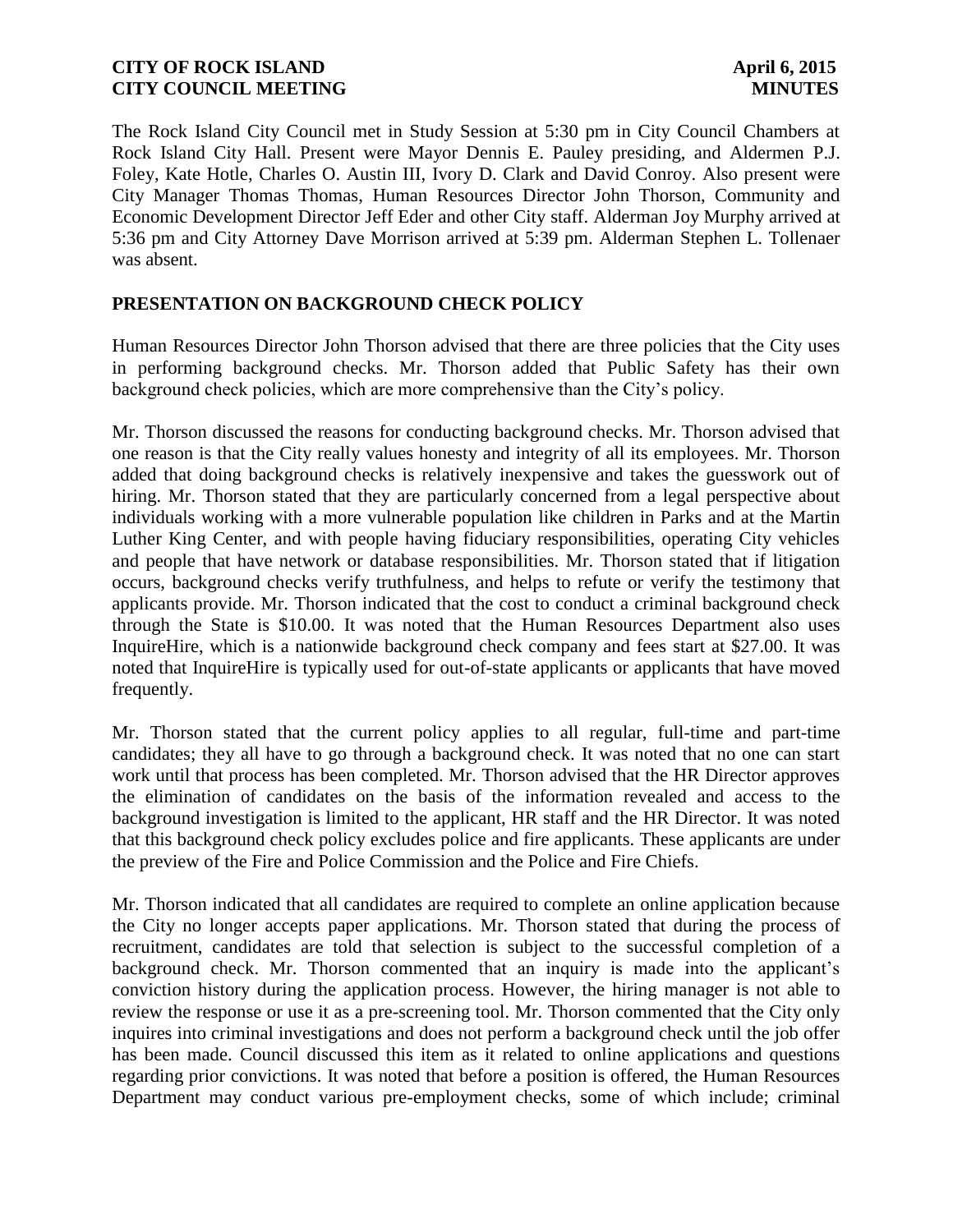background investigation, prior employment verification, education verification and motor vehicle record check. Mr. Thorson explained that some of the things they look for in doing background investigations that could disqualify a candidate include; inconsistencies in information by the candidate in the application or interview; omissions of significant information by the candidates; and unsatisfactory information uncovered by the background check such as a felony or misdemeanor conviction related to the position applied for, license suspension for a job requiring driving a City vehicle, disciplinary problems, or the inability to handle finances.

Next, Mr. Thorson discussed criminal convictions as it related to the hiring component. Mr. Thorson indicated that the City will not hire applicants who have been convicted of a job related crime within a certain period of time. Mr. Thorson added that factors taken into consideration include; the nature of the offense and its relationship to the position; the degree to which the applicant has been rehabilitated; and the length of time elapsed since the conviction.

Mr. Thorson then discussed various convictions as it related to how the State classifies crimes into levels depending on the severity of the crime. Mr. Thorson noted that some of the more serious aggravated misdemeanors may disqualify the candidate. Mr. Thorson advised that if a felony conviction showed up on the background check then that individual is not hired. Council discussed the range of misdemeanors and felonies as it related to the employment component. Council and Attorney Matt Pappas discussed removing the question concerning convictions from the employment application. Mr. Pappas discussed the law on Ban the Box, which aims at removing the check box from the hiring applications that asks if applicants have a criminal record.

Next, Mr. Thorson discussed the Public Safety background check policies for Fire and Police. Mr. Thorson indicated that the Fire and Police Commission is responsible for the selection of probationary police officers and firemen. Mr. Thorson noted that the background checks for Fire and Police are very extensive. Mr. Thorson stated that the police applicants' packets include; the application, a certification and agreement form, background release form, credit history release form, fingerprint card, and a schedule of testing events. Mr. Thorson stated that applicants still have to undergo a physical agility test, written exam and a background investigation. Mr. Thorson further discussed the process for police background checks.

Mr. Thorson advised that fire applicants complete an application packet, which includes; the application for employment, driver's license and records check, paramedic certification and a question regarding convictions for misdemeanors and felonies. Mr. Thorson added that fire applicants must further undergo a physical agility test, written exam, a background investigation, oral interview, medical exams and psychological exams.

Mr. Thorson discussed the Illinois Job Opportunities for Qualified Applicants Act. Mr. Thorson advised that this act was effective on January 1, 2015 and the law implies that an employer may not inquire into the criminal history of an applicant until it has been determined that the applicant is qualified for the position. Mr. Thorson stated that this relates to only "private" employers and not governmental employers.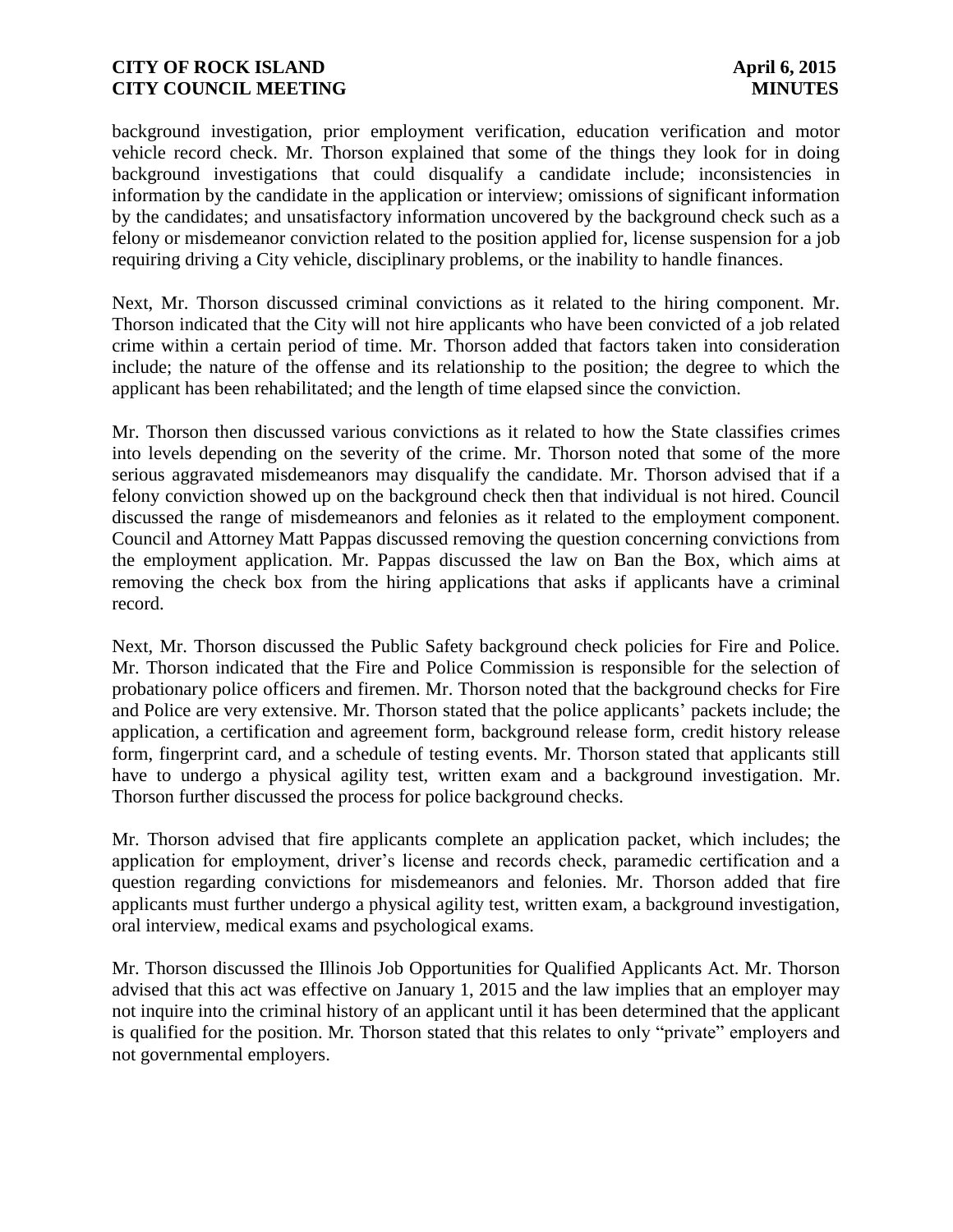Mr. Thorson explained that this is basically the same thing as Ban the Box. Mr. Thorson added that the law prohibits a prescreening of the applicant until after a conditional offer of employment has been made. Mr. Thorson further discussed this item.

Mr. Thorson and Council discussed turnaround time as it related to background checks. Council also discussed whether to remove the question from the City's application that indicates whether that particular individual has had a prior conviction. It was noted that this would exclude Public Safety. Council and Attorney Matt Pappas further discussed this item.

After more discussion on this item, it was a consensus among Council to remove that question from the City's employment application.

## **EXECUTIVE SESSION**

A motion was made by Alderman Foley and seconded by Alderman Hotle to recess to Executive Session on matters of Personnel, Property Acquisition and Litigation. The motion carried on a roll call vote. Those voting Aye being; Alderman Foley, Alderman Hotle, Alderman Murphy, Alderman Austin, Alderman Clark and Alderman Conroy; those voting No, none. The meeting was recessed at 6:03 pm.

Mayor Pauley reconvened the regular meeting at 6:23 pm.

## **ADJOURNMENT**

A motion made by Alderman Hotle and seconded by Alderman Austin to adjourn the meeting carried by the following Aye and No vote. Those voting Aye being; Alderman Foley, Alderman Hotle, Alderman Murphy, Alderman Austin, Alderman Clark and Alderman Conroy; those voting No, none. The meeting was adjourned at 6:24 pm.

Aleisha L. Patchin, City Clerk

 $\frac{1}{2}$  ,  $\frac{1}{2}$  ,  $\frac{1}{2}$  ,  $\frac{1}{2}$  ,  $\frac{1}{2}$  ,  $\frac{1}{2}$  ,  $\frac{1}{2}$  ,  $\frac{1}{2}$  ,  $\frac{1}{2}$  ,  $\frac{1}{2}$  ,  $\frac{1}{2}$  ,  $\frac{1}{2}$  ,  $\frac{1}{2}$  ,  $\frac{1}{2}$  ,  $\frac{1}{2}$  ,  $\frac{1}{2}$  ,  $\frac{1}{2}$  ,  $\frac{1}{2}$  ,  $\frac{1$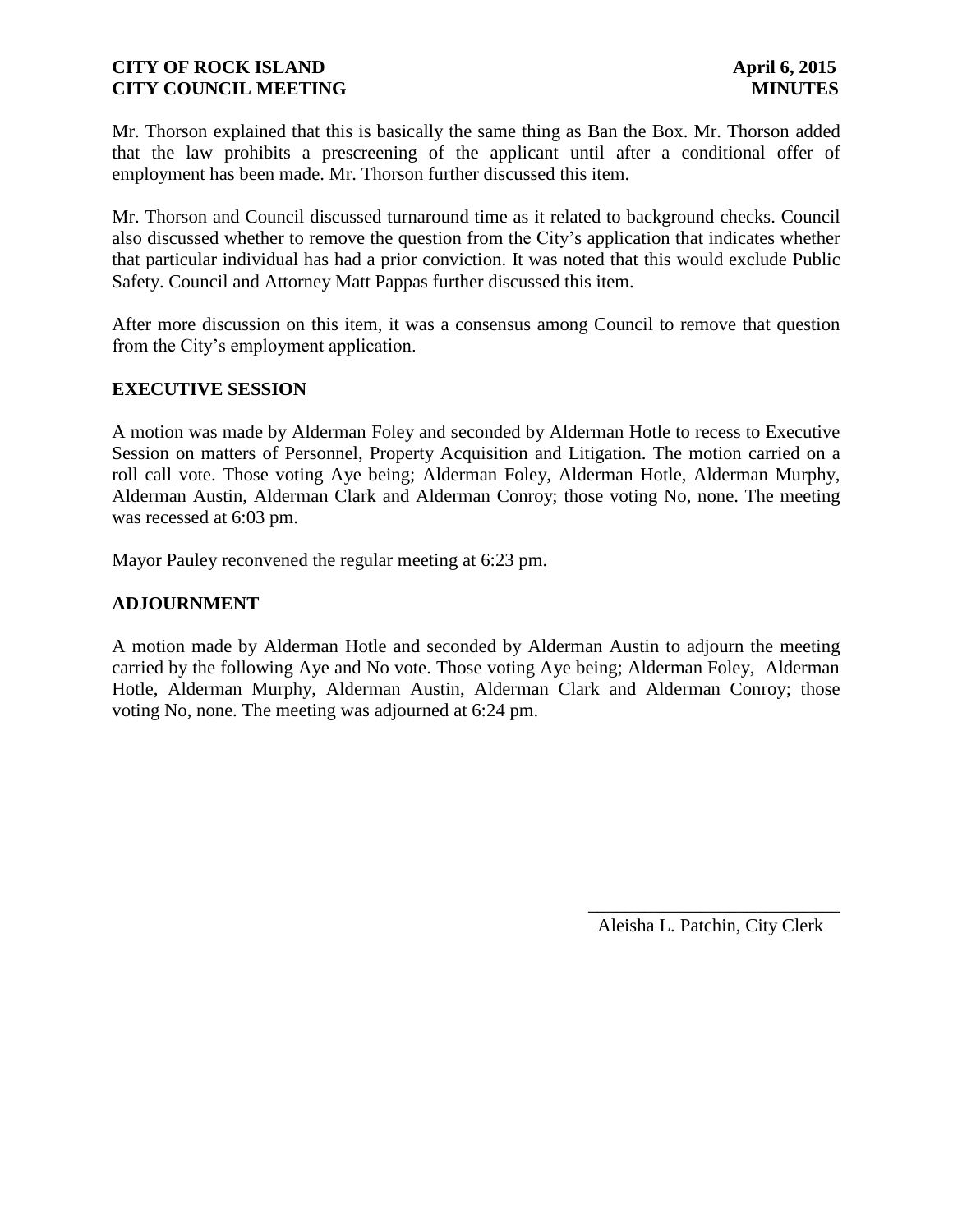Rock Island City Council met in regular session at 6:45 pm in Council Chambers of Rock Island City Hall. Present were Mayor Dennis E. Pauley presiding, and Aldermen P.J. Foley, Stephen L. Tollenaer, Kate Hotle, Joy Murphy, Charles O. Austin III, Ivory D. Clark and David Conroy. Also present were City Manager Thomas Thomas and City Attorney Dave Morrison.

### Introductory Proceedings

Mayor Pauley called the meeting to order and led in the Pledge of Allegiance. Alderman Clark gave the Invocation.

### Agenda Item #5 **Minutes of the meeting of March 23, 2015.**

A motion was made by Alderman Austin and seconded by Alderman Foley to approve the Minutes of the meeting of March 23, 2015 as printed. The motion carried by the following Aye and No vote; those voting Aye being; Alderman Foley, Alderman Tollenaer, Alderman Hotle, Alderman Murphy, Alderman Austin, Alderman Clark and Alderman Conroy; those voting No, none.

## Agenda Item #6 **Update Rock Island by Mayor Pauley.**

Mayor Pauley stated that Tuesday, April 7, 2015 is the Consolidated General Election. Please remember to get out and vote. Voting is your right and responsibility. Mayor Pauley added that the polls will be open from 6:00 am until 7:00 pm. For more information about voting locations, contact the Rock Island County Clerk Election Department at (309) 558-3571 or go to www.rockislandcounty.org.

Mayor Pauley advised that Highland Springs and Saukie Golf Courses are both officially open. Dust your clubs off and come enjoy these great season specials. Saukie Golf Course season special is \$25 for an 18-hole round of golf and a cart every day after 10:00 am. Mayor Pauley stated that Saukie is conveniently located in the heart of Rock Island at the intersection of  $31<sup>st</sup>$  Avenue and  $38<sup>th</sup>$  Street. Call (309) 732-CART (2278) to set up a tee time. Get a Birdie Bundle of 18-holes with a cart for \$26 at Highland Springs Golf Course every Monday and Wednesday. Mayor Pauley noted that Highland Springs is located in southwest Rock Island at 9500 35<sup>th</sup> Street West. Call (309)732-PARS (7277) to set up a tee time.

Mayor Pauley advised that Rock Island Parks and Recreation is currently accepting picnic shelter reservations for the 2015 season. The Mayor added that reservations can be made over the phone or in person at the park office at the Rock Island Fitness & Activity Center, 4303  $24^{\text{th}}$  Street. Reserving a shelter is first come, first serve and payment is required at the time of reservation. Call the Rock Island Park Office at (309) 732-PARK for more information.

Mayor Pauley indicated that the Rock Island's Teen Science Café is at 6:00 pm on Thursday, April 9 at the Main Library, 401 19<sup>th</sup> Street, will include a choice of hands-on science project fun, from constructing and operating a LEGO Mindstorms rolling robot to making robots or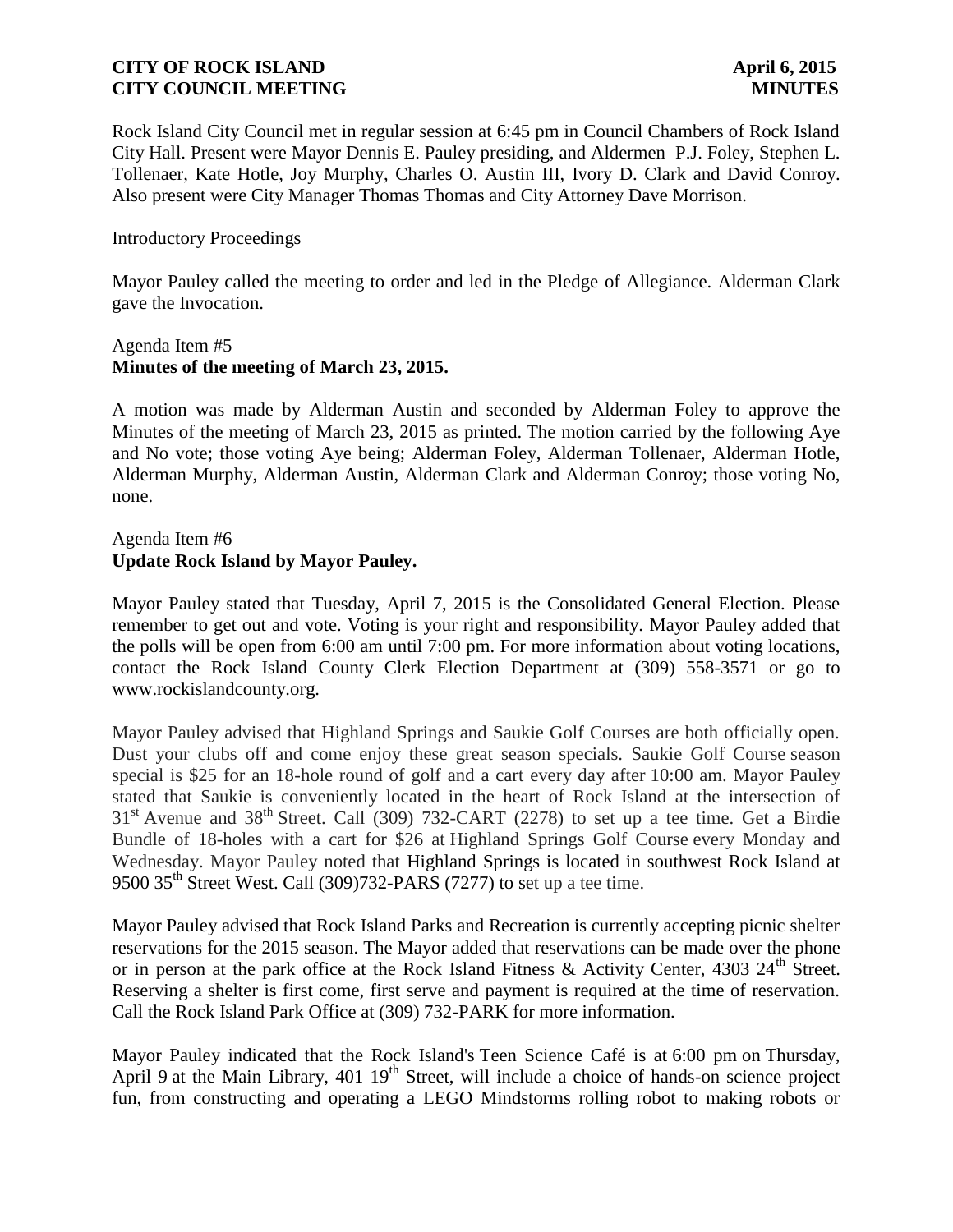motorized plastic fans from recycled trash with kits supplied by the library. The event is free is open to teens ages 12 to 18.

# Agenda Item #7 **Public Hearing on a request from Steven and Cynthia Pressly for a Special Use Permit to add a crematorium operation to the former funeral home located at 2106 7th Avenue.**

Mayor Pauley closed the regular meeting at 6:48 pm and opened a Public Hearing on a request from Steven and Cynthia Pressly for a Special Use Permit to add a crematorium operation to the former funeral home located at  $21067<sup>th</sup>$  Avenue.

Steven Pressly stepped forward. Mayor Pauley swore in Mr. Pressly.

Mr. Pressly stated that today, the crematory is a low rise smoke stack; there is no smoke or odor. Mr. Pressly added that the neighbors have been very supportive of this project. Mr. Pressly stated that there were also letters of support for this project. Mr. Pressly offered that in addition to the fact that the crematory will be in the attached garage, we will make every effort to restore the building to the way it looked back in the 60's, 70's and early 80's. Mr. Pressly discussed the history of the current building at 2106  $7<sup>th</sup>$  Avenue. Mr. Pressly stated that the neighbors will appreciate the impact it will have on the neighborhood.

Mayor Pauley inquired as to whether there was anyone that wished to speak in favor of the special use permit.

Alan Carmen of 741 22<sup>nd</sup> Street and on behalf of Brenda Carmen at 741 22<sup>nd</sup> Street stepped forward. Mayor Pauley swore in Mr. Carmen.

Mr. Carmen stated that as neighbors in the vicinity, they would like to see the old Knox-Larson Funeral Home renovated; the use is certainly one that is compatible with the neighborhood. Mr. Carmen added that it is a landmark in the neighborhood and community. Mr. Carmen advised that in view of his personal and professional experience with the Pressly's, they will make the right kind of investment in the property; it will be an attribute to the community and neighborhood. Mr. Carmen inquired upon Council to approve the request.

Dylan Parker of 817 22<sup>nd</sup> Street stepped forward. Mayor Pauley swore in Mr. Parker.

Mr. Parker stated that he agreed with what the other neighbors have said. Mr. Parker commented that he is a new resident in the neighborhood. Mr. Parker stated that he is happy to see other new caretakers of properties in the neighborhood and hoped that Council would approve the request.

Mayor Pauley then inquired as to whether there was anyone that wished to speak in opposition to the special use permit. No one stepped forward.

With no persons present to speak in opposition to the special use permit, Mayor Pauley closed the Public Hearing and reconvened the regular meeting at 6:53 pm.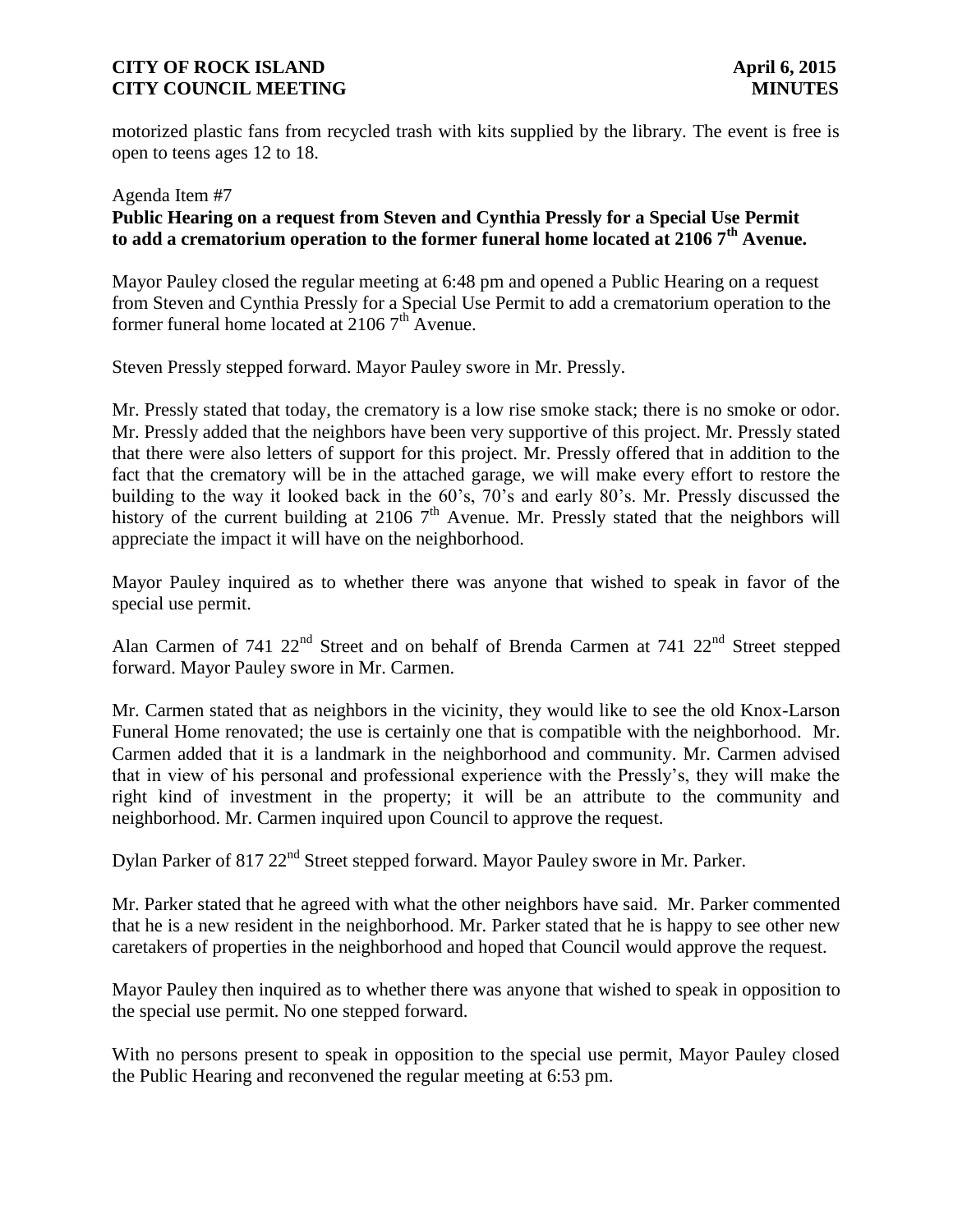It was moved by Alderman Hotle and seconded by Alderman Conroy to approve the request for the special use permit, subject to the stipulation that; the use shall meet all other applicable codes and ordinances and refer to the City Attorney for an ordinance.

Discussion followed. Alderman Foley stated that the Pressly's have done a top notch job in revitalizing their property. Alderman Foley added that he has nothing but confidence in what the Pressly's will do with this facility as well. Alderman Foley stated that he supports this and thanked Mr. Pressly for all he does for Rock Island and in helping to stabilize the neighborhoods.

Alderman Hotle stated that she has heard nothing but positive feedback from the neighborhood and around her ward. Alderman Hotle stated that you couldn't ask for a better business owner to come in and redo that building. Alderman Hotle thanked Mr. Pressly for his efforts.

After discussion, the motion carried by the following Aye and No vote; those voting Aye being; Alderman Foley, Alderman Tollenaer, Alderman Hotle, Alderman Murphy, Alderman Austin, Alderman Clark and Alderman Conroy; those voting No, none.

#### Agenda Item #8

# **Public Hearing on a request from Barbara Radigan for a Special Use Permit to continue to operate a sewing/alteration business out of her residence at 3866 28th Avenue.**

Mayor Pauley closed the regular meeting at 6:55 pm and opened a Public Hearing on a request from Barbara Radigan for a Special Use Permit to continue to operate a sewing/alteration business out of her residence at  $3866\,28^{th}$  Avenue.

Barbara Radigan stepped forward. Mayor Pauley swore in Ms. Radigan.

Alderman Murphy inquired upon Ms. Radigan to tell the Council about her business.

Ms. Radigan stated that she is a seamstress and works on wedding gowns, formal attire, prom and pageant attire and does other alterations. Ms. Radigan indicated that she likes to specifically focus on wedding attire.

Alderman Murphy inquired as to how many customers Ms. Radigan has on average per week. Ms. Radigan stated that she averaged out over the course of the year and it was about 2.6 customers. Ms. Radigan stated that she sees everyone by appointment only. Ms. Radigan commented that this is labor intensive work. Ms. Radigan added that when someone comes for a fitting, they may not come back for quite some time. It was noted that Ms. Radigan is the only employee.

Mayor Pauley inquired as to whether there was anyone that wished to speak in favor of the special use permit.

Grace Shirk of  $4014\ 28<sup>th</sup>$  Avenue stepped forward. Mayor Pauley swore in Ms. Shirk. Ms. Shirk stated that Ms. Radigan has been in the neighborhood a long time, and her business has never been an intrusion or problem. Ms. Shirk indicated that there are very few cars if ever there and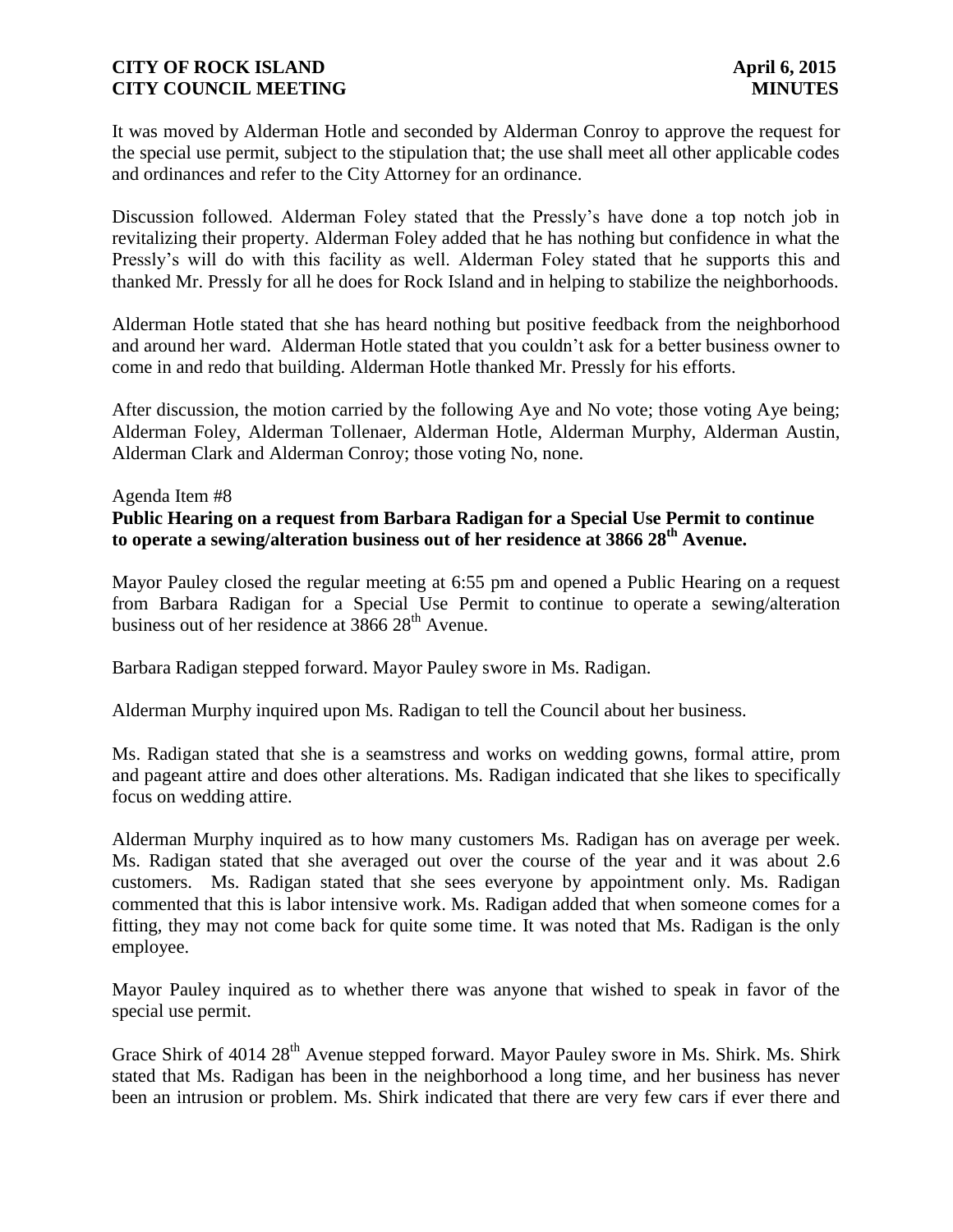Ms. Radigan does some alterations away from her home. Ms. Shirk reiterated that there has never been a problem in the neighborhood and hoped that Council would approve the request.

Mayor Pauley then inquired as to whether there was anyone that wished to speak in opposition to the special use permit. No one stepped forward.

With no persons present to speak in opposition to the special use permit, Mayor Pauley closed the Public Hearing and reconvened the regular meeting at 6:58 pm.

It was moved by Alderman Austin and seconded by Alderman Clark to approve the request for the special use permit, subject to the stipulations that; one resident employee shall be allowed; hours of operation shall be by appointment from 10:30 am to 5:30 pm, Monday through Friday and Saturdays from 11:00 am to 3:30 pm; a minimum of three off-street parking spaces shall be maintained on the site; no signs shall be allowed; the use shall meet all other applicable codes and ordinances; and refer to the City Attorney for an ordinance. The motion carried by the following Aye and No vote; those voting Aye being; Alderman Foley, Alderman Tollenaer, Alderman Hotle, Alderman Murphy, Alderman Austin, Alderman Clark and Alderman Conroy; those voting No, none.

Agenda Item #9 **CLAIMS**

It was moved by Alderman Austin and seconded by Alderman Murphy to accept the following reports and authorize payments as recommended. The motion carried by the following Aye and No vote; those voting Aye being; Alderman Foley, Alderman Tollenaer, Alderman Hotle, Alderman Murphy, Alderman Austin, Alderman Clark and Alderman Conroy; those voting No, none.

a. Report from the Human Resources Department regarding payment in the amount of \$15,110.91 to Dave Morrison for legal services rendered for the month of March.

b. Report from the Human Resources Department regarding payment in the amount of \$541.36 to Dewayne Perkins for General Liability Claim.

c. Report from the Human Resources Department regarding payment in the amount of \$100,999.99 to Broadspire for Worker's Compensation Settlement for Randall Elliott.

d. Report from the Public Works Department regarding payment in the amount of \$3,300.00 to Bob Westpfahl for the 2015 annual land set aside.

e. Report from the Public Works Department regarding payment #15 in the amount of \$428,923.40 to Gilbane Building Company for construction services provided for the Rock Island Police Station project.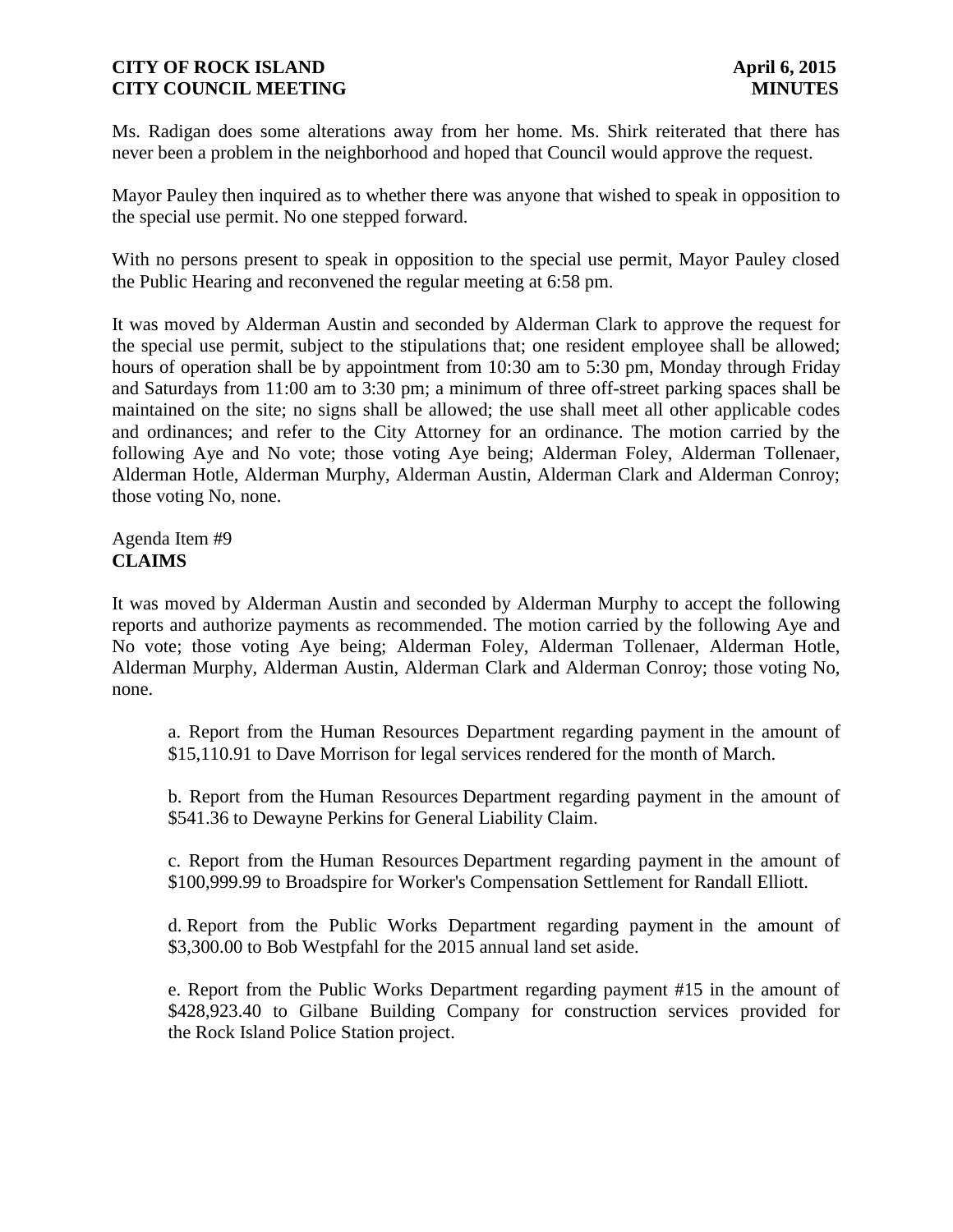f. Report from the Public Works Department regarding payment #39 in the amount of \$244,176.50 to Civil Constructors, Inc. for services provided for the Wet Weather Treatment System project.

g. Report from the Public Works Department regarding payment in the amount of \$15,250.00 to Baecke-Spranger Appraisers for services provided for the Shadybrook Resurfacing Phase II project.

#### Agenda Item #10

**Claims for the weeks of March 20 through March 26 in the amount of \$329,256.78 and March 27 through April 2 in the amount of \$419,417.03 and payroll for the weeks of March 16 through March 29 in the amount of \$1,309,005.68.** 

Alderman Clark moved and Alderman Foley seconded to allow the claims and payroll. The motion carried by the following Aye and No vote; those voting Aye being; Alderman Foley, Alderman Tollenaer, Alderman Hotle, Alderman Murphy, Alderman Austin, Alderman Clark and Alderman Conroy; those voting No, none.

Agenda Item #11

### **Report from the Police Department regarding the purchase of five dispatch consoles along with the included upgrades from Evans Consoles in the amount of \$121,971.14.**

It was moved by Alderman Hotle and seconded by Alderman Murphy to approve the purchase as recommended. The motion carried by the following Aye and No vote; those voting Aye being; Alderman Foley, Alderman Tollenaer, Alderman Hotle, Alderman Murphy, Alderman Austin, Alderman Clark and Alderman Conroy; those voting No, none.

Agenda Item #12

**Report from the Fire Department regarding bids for the replacement of the HVAC system at Fire Station 3, recommending the bid be awarded to TMI in the amount of \$10,156.00.** 

Agenda Item #13

**Report from the Public Works Department regarding bids for the Rock Island Parkway Railroad Repair project, recommending the bid be awarded to Crafton Railroad Company, Inc. in the amount of \$11,453.00.**

Agenda Item #14

**Report from the Public Works Department regarding bids for the 2015 Sod Replacement and 50/50 Tree Program, recommending the bid be awarded to Greenspace Associates in the amount of \$123,130.00.**

Agenda Item #15

**Report from the Public Works Department regarding bids for the 2015 Sidewalk and Pavement Patching Program, recommending the bid be awarded to Centennial Contractors of the Quad Cities, Inc. in the amount of \$836,125.00.**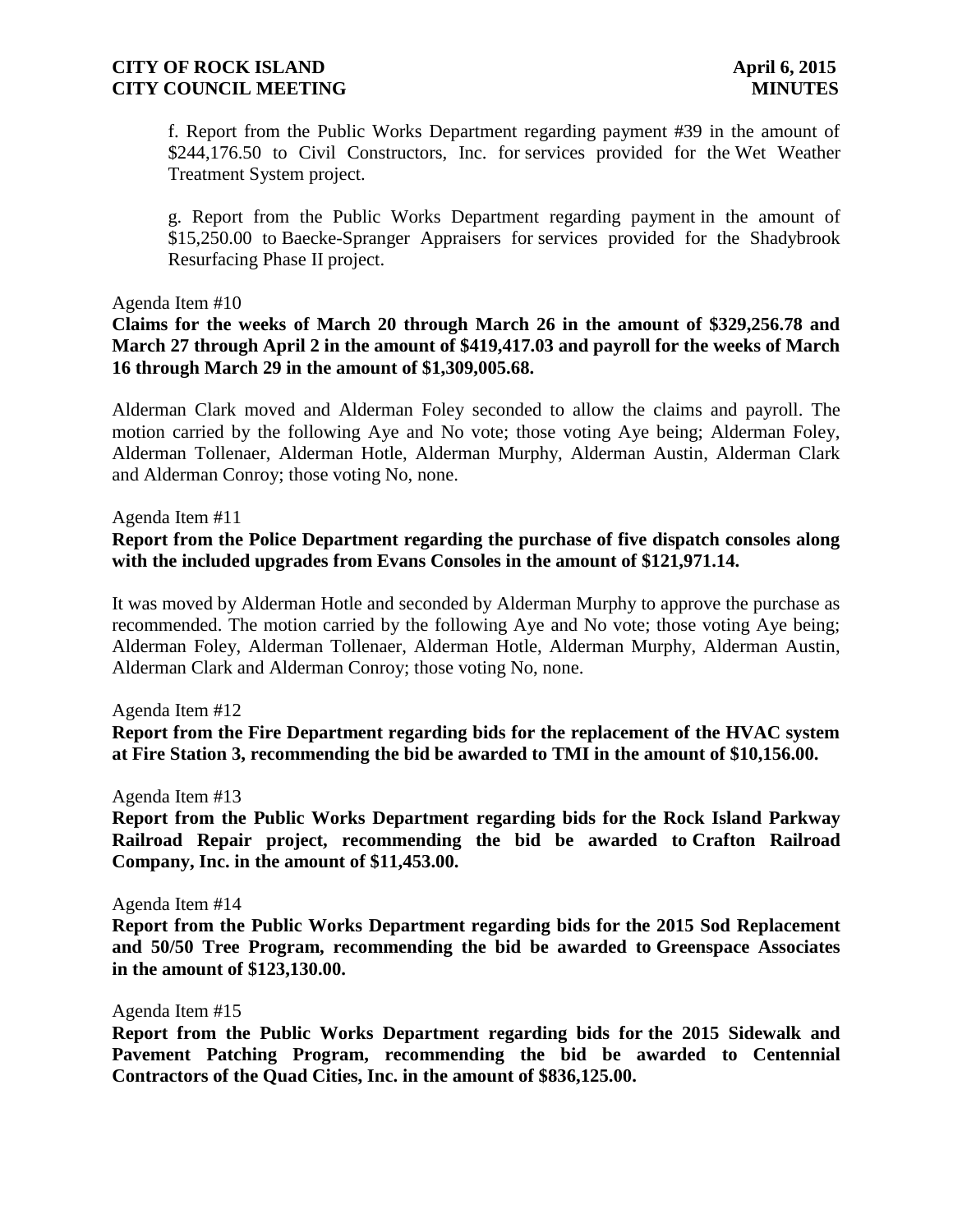It was moved by Alderman Conroy to award the bids as recommended and authorize the City Manager to execute the contract documents for items 12, 13, 14 and 15, Alderman Murphy seconded. The motion carried by the following Aye and No vote; those voting Aye being; Alderman Foley, Alderman Tollenaer, Alderman Hotle, Alderman Murphy, Alderman Austin, Alderman Clark and Alderman Conroy; those voting No, none.

### Agenda Item #16

### **Report from the Public Works Department regarding a proposal from CDM Smith, Inc. for engineering design services for the replacement of the Water Treatment Plant Filter Building in the amount of \$1,749, 513.00.**

Alderman Murphy moved and Alderman Conroy seconded to approve the proposal as recommended and authorize the City Manager to execute the contract documents.

Discussion followed.

Alderman Austin stated that this item was presented to Council as a possibility quite a while ago, and the money is included in the budget. Alderman Austin commented that he has a hard time swallowing the fact that even though the City didn't have any water-utility rate increases this year, the requests may come forward for 6.0% for each of the next four years. Alderman Austin commented that the Council will have some tough decisions to make. In addition, Alderman Austin stated that there are some sewer rate increases of 3.0%, 3.0%, 3.0 % and 3.0% that may or may not happen.

Alderman Austin stated that the City spent \$75,000.00 last year for the filter media study and this year it was budgeted for the design. Alderman Austin indicated that the proposed construction is next year and that budget will have the associated funding recommendations. Alderman Austin further discussed this issue.

Alderman Austin advised that he has a hard time voting to approve this item for the design phase if the construction phase may not be something the City chooses to pursue. Alderman Austin discussed retrofitting the existing building as it related to a possible option. Alderman Austin further discussed this issue.

Mayor Pauley advised that there is an option to table this item pending another study session.

Council further discussed this item.

Public Works Director Randy Tweet stated that according to the consultant, it is possible to retrofit the current building, but it would be more expensive than building a new plant. Mr. Tweet explained that the hardest part is that the plant can't be shut down to retrofit it; the plant has to keep running. Mr. Tweet stated that the problem is that the filter beds just aren't deep enough; it is just cheaper to build a new plant. Mr. Tweet pointed out that the current filter building does not meet the 10 State Standards. Mr. Tweet pointed out that the City does meet water quality standards, but the reason for the new building is because the current building has reached the end of its service life.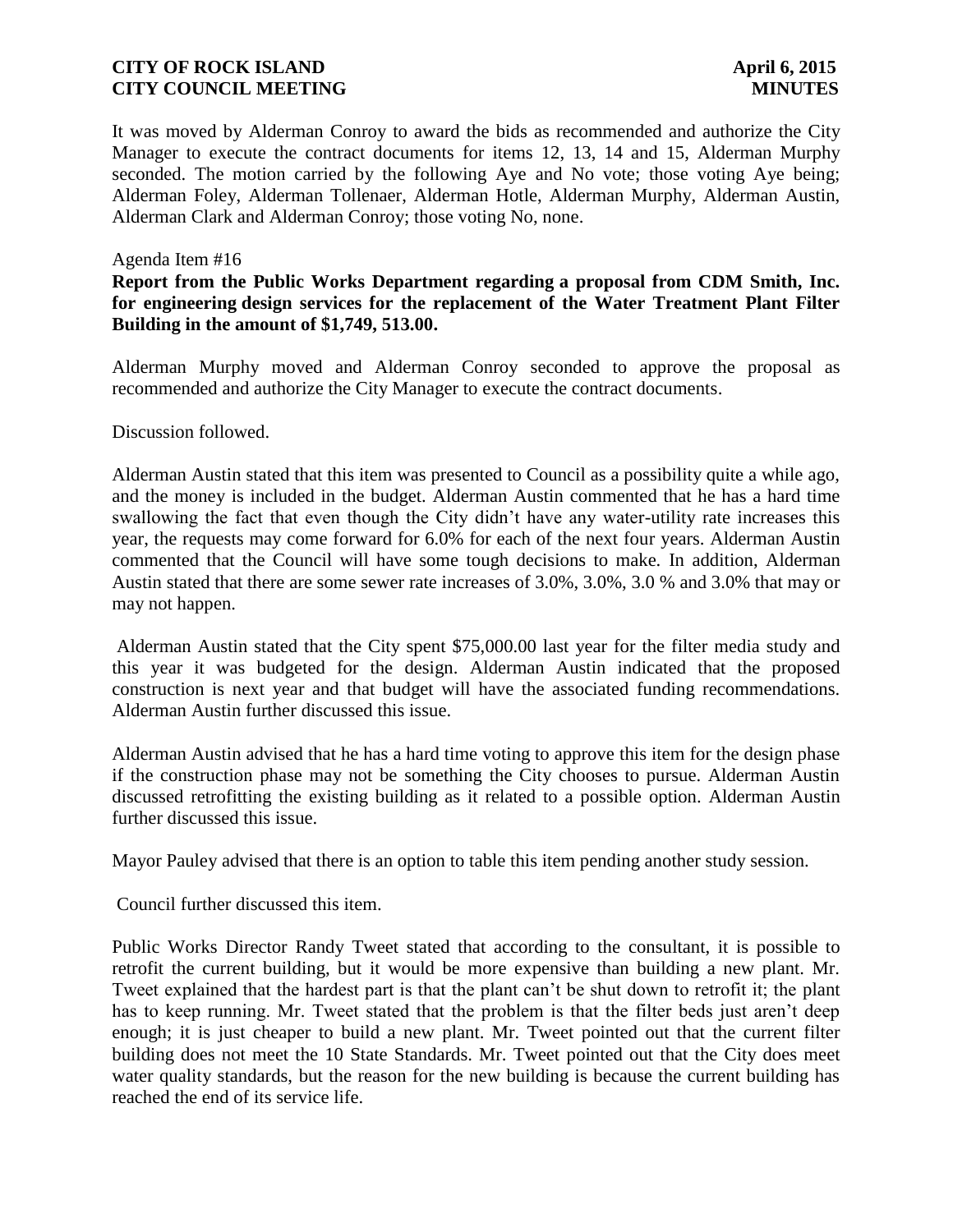Council further discussed this issue. Alderman Foley suggested deferring this item until there is another study session on it.

At this time, Alderman Foley moved to defer item  $#16$  until April  $20<sup>th</sup>$ , Alderman Hotle seconded.

Mayor Pauley stated that there would be a study session before April  $20<sup>th</sup>$ .

The motion then carried by the following Aye and No vote; those voting Aye being; Alderman Foley, Alderman Tollenaer, Alderman Hotle, Alderman Murphy, Alderman Austin, Alderman Clark and Alderman Conroy; those voting No, none.

### Agenda Item #17

**Report from the Public Works Department regarding the 2015 Mowing contract, recommending to extend the 2014 Mowing contract with Finer Finish Grounds Care in order to perform the required mowing through 2015.** 

It was moved by Alderman Hotle and seconded by Alderman Murphy to approve the extension as recommended. The motion carried by the following Aye and No vote; those voting Aye being; Alderman Foley, Alderman Tollenaer, Alderman Hotle, Alderman Murphy, Alderman Austin, Alderman Clark and Alderman Conroy; those voting No, none.

Agenda Item #18

# **Report from the Board of Local Improvements regarding a Special Ordinance amending a Special Ordinance abandoning the Special Assessment projects for improvements of 8th Avenue Resurfacing: 42nd Street to 46th Street and 9th Avenue Resurfacing: 44 ½ Street to 46th Street**.

Alderman Murphy moved and Alderman Hotle seconded to consider, suspend the rules and pass the ordinance. The motion carried by the following Aye and No vote; those voting Aye being; Alderman Foley, Alderman Tollenaer, Alderman Hotle, Alderman Murphy, Alderman Austin, Alderman Clark and Alderman Conroy; those voting No, none.

#### Agenda Item #19

**Report from the Fire Department regarding a Special Ordinance amending Chapter 6, Article IV, Section 6-63 of the Code of Ordinances regarding the establishment of a new ambulance ALS Intercept fee.** 

It was moved by Alderman Austin and seconded by Alderman Murphy to consider, suspend the rules and pass the ordinance. The motion carried by the following Aye and No vote; those voting Aye being; Alderman Foley, Alderman Tollenaer, Alderman Hotle, Alderman Murphy, Alderman Austin, Alderman Clark and Alderman Conroy; those voting No, none.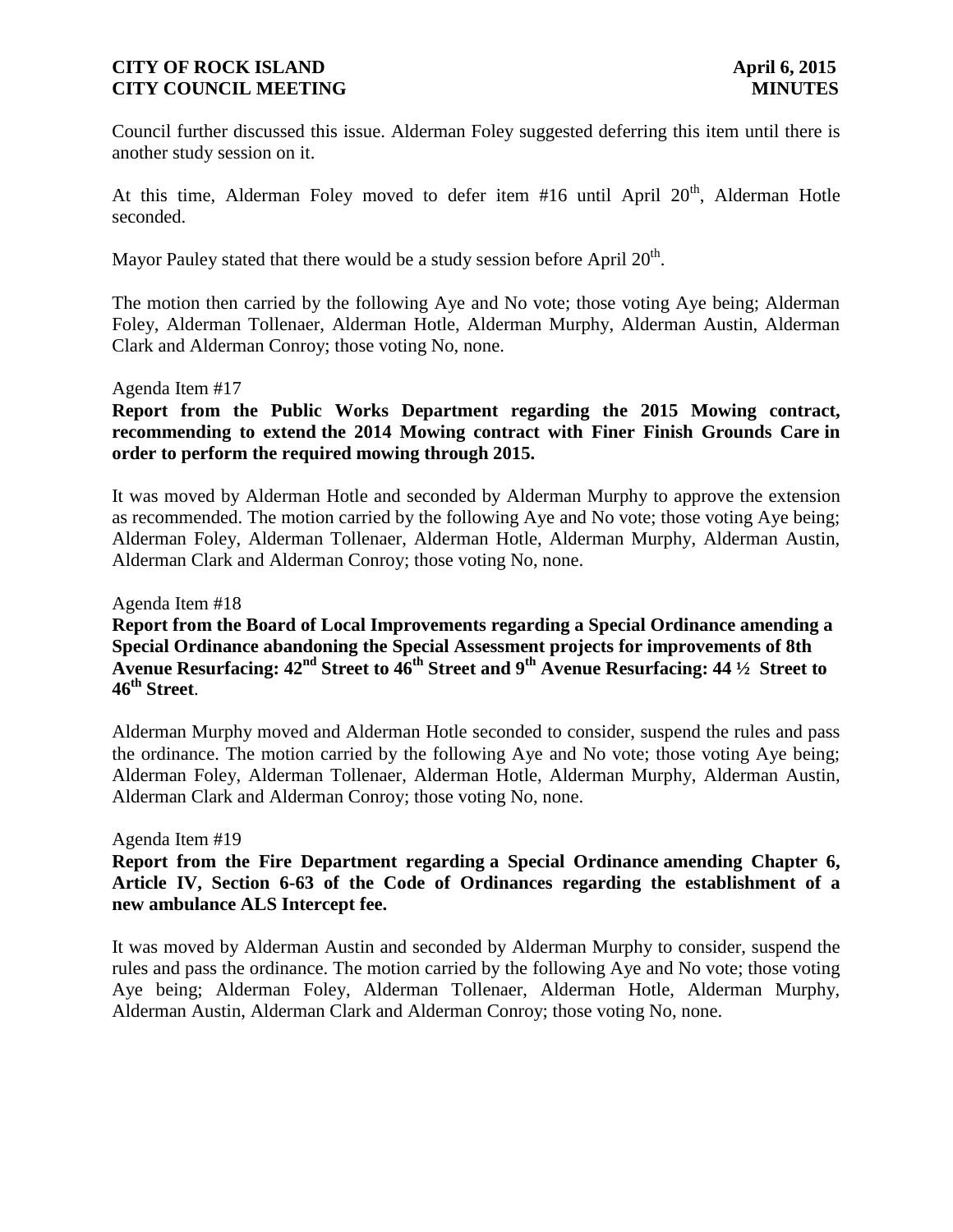#### Agenda Item #20

# **Report from the Community and Economic Development Department regarding a Special Ordinance ceding the City's 2015 private activity volume bonding cap to the Quad Cities Regional Economic Development Authority.**

Alderman Hotle moved and Alderman Austin seconded to consider, suspend the rules and pass the ordinance. The motion carried by the following Aye and No vote; those voting Aye being; Alderman Foley, Alderman Tollenaer, Alderman Hotle, Alderman Murphy, Alderman Austin, Alderman Clark and Alderman Conroy; those voting No, none.

#### Agenda Item #21

## **Report from the Human Resources Department regarding a Resolution for a surety bond required by the Illinois Department of Transportation for the Blackhawk Commons Development.**

It was moved by Alderman Conroy and seconded by Alderman Murphy to adopt the resolution. The motion carried by the following Aye and No vote; those voting Aye being; Alderman Foley, Alderman Tollenaer, Alderman Hotle, Alderman Murphy, Alderman Austin, Alderman Clark and Alderman Conroy; those voting No, none.

### Agenda Item #22

## **Report from the Community and Economic Development Department regarding the updated draft of the CDBG Policies and Procedures Manual**.

Alderman Hotle moved and Alderman Murphy seconded to approve the updated draft of the CDBG Policies and Procedures Manual as recommended, and allow for minor modifications by the City Attorney and the Chicago HUD Office. The motion carried by the following Aye and No vote; those voting Aye being; Alderman Foley, Alderman Tollenaer, Alderman Hotle, Alderman Murphy, Alderman Austin, Alderman Clark and Alderman Conroy; those voting No, none.

#### Agenda Item #23

## **Report from the Public Works Department regarding a request from Kinseth Hospitality Companies for the Holiday Inn to install an air conditioning unit and bollards within the alley right-of-way behind their property at 226 17th Street.**

It was moved by Alderman Tollenaer and seconded by Alderman Hotle to approve the request as recommended, subject to providing proof of insurance and a recordable agreement. The motion carried by the following Aye and No vote; those voting Aye being; Alderman Foley, Alderman Tollenaer, Alderman Hotle, Alderman Murphy, Alderman Austin, Alderman Clark and Alderman Conroy; those voting No, none.

#### Agenda Item #24

**Report from the Traffic Engineering Committee regarding a request from Jeffrey and Joanne Wolever to change the 2-way stop into a 4-way stop at the intersection of 27th Street and 20th Avenue**.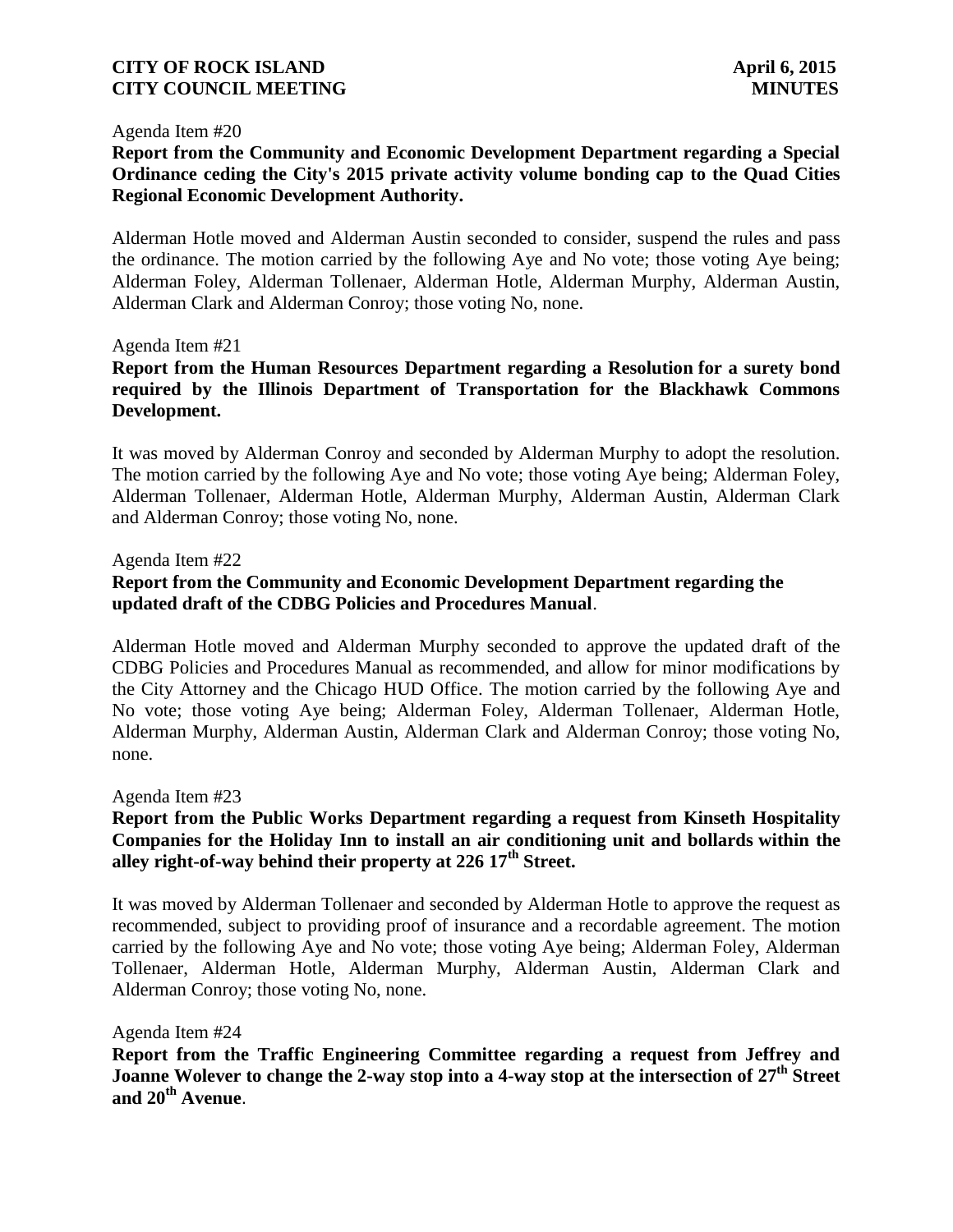Alderman Tollenaer moved and Alderman Foley seconded to approve the request and refer to the City Attorney for an ordinance. The motion carried by the following Aye and No vote; those voting Aye being; Alderman Foley, Alderman Tollenaer, Alderman Hotle, Alderman Murphy, Alderman Austin, Alderman Clark and Alderman Conroy; those voting No, none.

#### Agenda Item #25

**Report from the Traffic Engineering Committee regarding a request from Larry Frederick of 1502 14 ½ Street to install a handicapped parking space on the side of his home on 15th Avenue.**

Alderman Conroy stated that there needs to be more communication on this item. At this time, no motion was made. Item #25 died for lack of a motion.

#### Agenda Item #26

**Report from the Traffic Engineering Committee regarding a request from Jose and Sarah Zepeda, owners of the QC Coffee and Pancake House to rescind their request for a handicapped parking space in front of their business on 3rd Avenue and designate the two spaces as a two-hour parking zone.**

Alderman Tollenaer moved and Alderman Murphy seconded to approve the request as recommended and refer to the City Attorney for an ordinance.

Alderman Foley commented that this is one of the hottest places in the Quad Cities for breakfast and lunch; it is great.

After comments, the motion carried by the following Aye and No vote; those voting Aye being; Alderman Foley, Alderman Tollenaer, Alderman Hotle, Alderman Murphy, Alderman Austin, Alderman Clark and Alderman Conroy; those voting No, none.

Agenda Item #27

**Report from the Traffic Engineering Committee regarding a request from Don Krueger, MetroLink Risk Manager to place their facility at 4501 4th Avenue under City ordinance (section 9-42) control.** 

It was moved by Alderman Tollenaer and seconded by Alderman Murphy to approve the request as recommended and refer to the City Attorney for an ordinance. The motion carried by the following Aye and No vote; those voting Aye being; Alderman Foley, Alderman Tollenaer, Alderman Hotle, Alderman Murphy, Alderman Austin, Alderman Clark and Alderman Conroy; those voting No, none.

Agenda Item #28

**Report from the Traffic Engineering Committee regarding a request from Steve Coulston and Kristine Neumann to remove the handicapped parking space in front of their neighbor's house at 1816 35th Street.**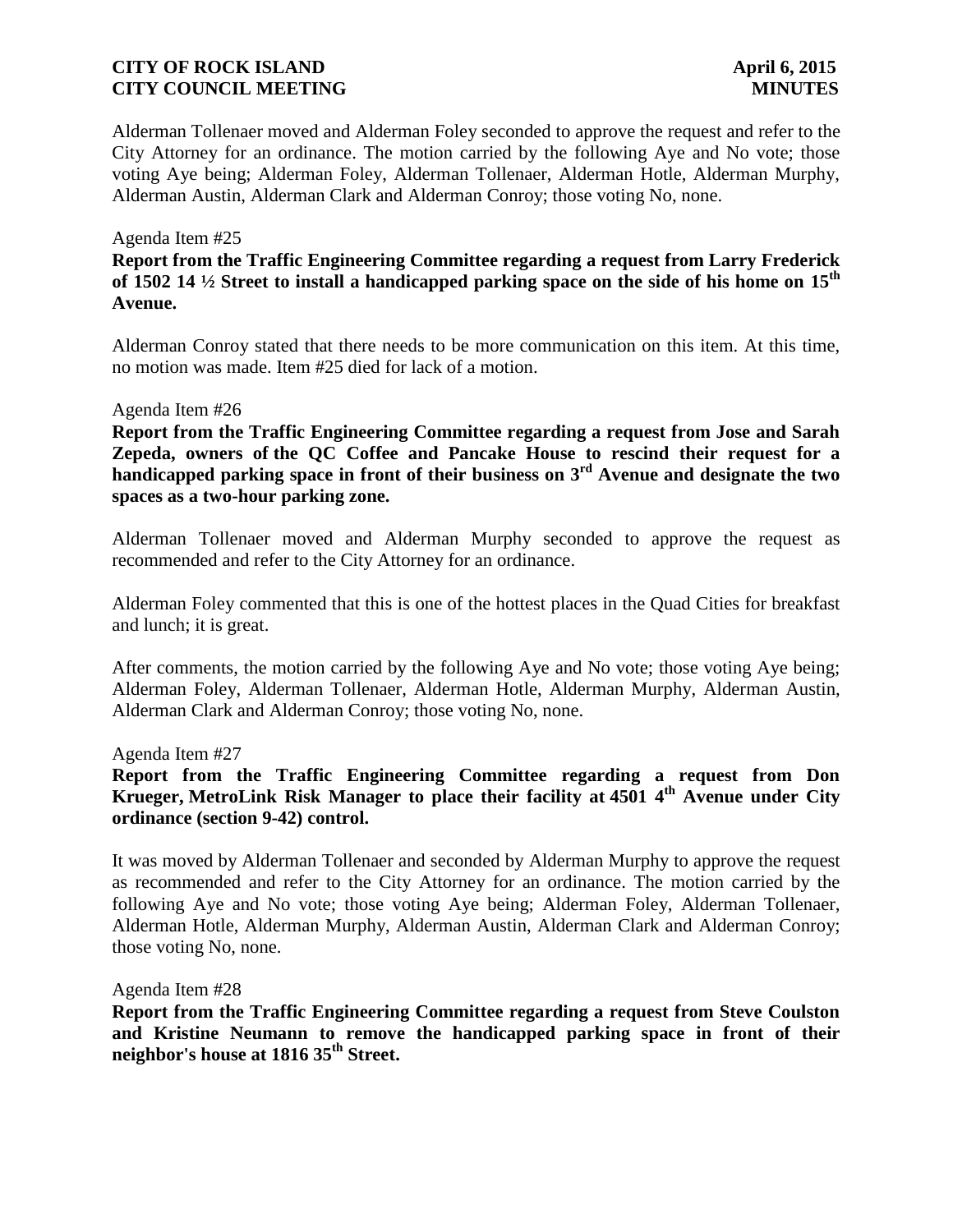Alderman Tollenaer moved and Alderman Murphy seconded to approve the request as recommended and refer to the City Attorney for an ordinance. The motion carried by the following Aye and No vote; those voting Aye being; Alderman Foley, Alderman Tollenaer, Alderman Hotle, Alderman Murphy, Alderman Austin, Alderman Clark and Alderman Conroy; those voting No, none.

### Agenda Item #29

## **Report from the Traffic Engineering Committee regarding a request from Tracey Gowdy to remove the handicapped parking space in front of their neighbor's house at 1827 34th Street.**

It was moved by Alderman Murphy and seconded by Alderman Hotle to approve the request as recommended and refer to the City Attorney for an ordinance. The motion carried by the following Aye and No vote; those voting Aye being; Alderman Foley, Alderman Tollenaer, Alderman Hotle, Alderman Murphy, Alderman Austin, Alderman Clark and Alderman Conroy; those voting No, none.

### Agenda Item #30

**Report from the Traffic Engineering Committee regarding a request from Rev. Allen J. Shuler Jr., Pastor of the Olivet Baptist Church to allow parking on 12th Street between 20th and 21st Avenues all day on Sundays, Wednesdays between 6:00 pm and 8:00 pm and during special events.**

Alderman Foley moved and Alderman Clark seconded to approve the request as recommended and refer to the City Attorney for an ordinance.

Discussion followed. Mr. Charles Shackelford of  $2008 \, 12^{th}$  Street stepped forward. Mr. Shackelford stated that they got this put as residential parking because of two businesses, one being a church and the other being Friendship Manor across the street. Mr. Shackelford stated that this will make a precedence for Friendship Manor to get this taken back off of the road, which is exactly what we don't want. Mr. Shackelford commented that he doesn't want Friendship Manor and everybody else to be parking on that street again.

Mayor Pauley stated that they are only asking for Sundays, and Wednesdays from 6:00 pm to 8:00 pm. Mayor Pauley inquired as to whether that is a problem.

Mr. Shackelford stated that it will be because then Friendship Manor will come back and ask for the same thing.

Alderman Foley advised that he is the Alderman for this ward and he has talked to Friendship Manor and he believes they understand. Alderman Foley stated that the reason he supported the neighbors was because parking was an issue there. Alderman Foley stated that in terms of Friendship Manor wanting to do the same thing, it will not happen. Alderman Foley stated that he will not allow it; this item is just for the church only. Alderman Foley advised that if Mr. Shackelford has any problems with Friendship Manor, then reach out to him. Alderman Foley stated that he didn't believe they will violate it. Alderman Foley further discussed this issue.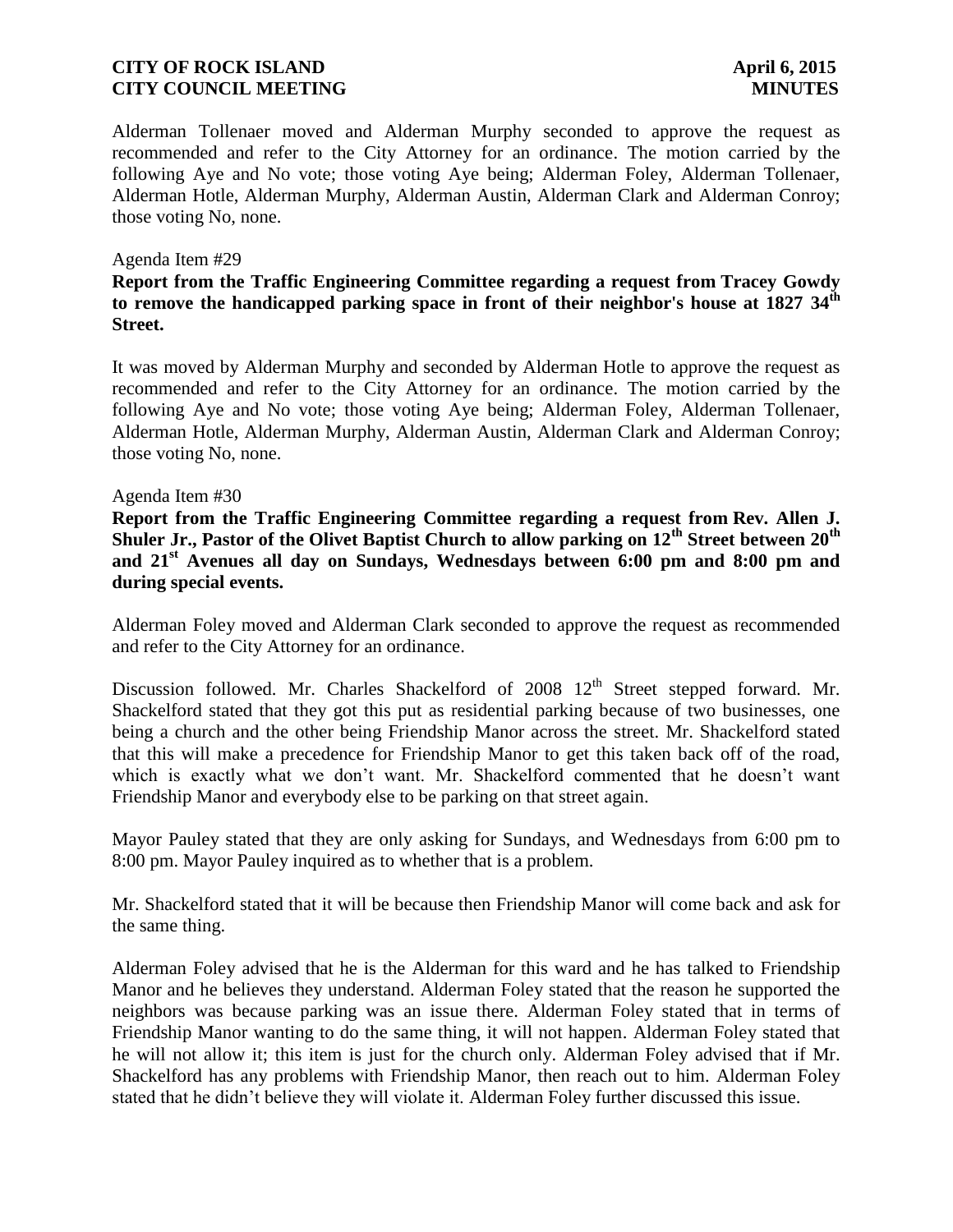After discussion, the motion carried by the following Aye and No vote; those voting Aye being; Alderman Foley, Alderman Tollenaer, Alderman Hotle, Alderman Murphy, Alderman Austin, Alderman Clark and Alderman Conroy; those voting No, none.

#### Agenda Item #31

**Report from the Traffic Engineering Committee regarding a request from Kim Reda of the**  Finance Department to remove the 30 minute parking meter on the north side of 3<sup>rd</sup> **Avenue across from City Hall and replace it with two-hour parking**.

It was moved by Alderman Hotle and seconded by Alderman Clark to approve the request as recommended and refer to the City Attorney for an ordinance.

Discussion followed. Alderman Murphy inquired as to how many 30 minute parking meters are there that people can access.

Public Works Director Randy Tweet stated that this is just the meter on the corner, and this will be made into two hour parking. Mr. Tweet added that there is one hour parking on one side of the street and on the other side of the street will be two hour parking.

After discussion, the motion carried by the following Aye and No vote; those voting Aye being; Alderman Foley, Alderman Tollenaer, Alderman Hotle, Alderman Murphy, Alderman Austin, Alderman Clark and Alderman Conroy; those voting No, none.

#### Agenda Item #32

**Report from the Martin Luther King Center regarding a street closing and sound amplification request for their 29th annual King Center Family Fun Day Celebration scheduled for Saturday, August 1, 2015, requesting that food vendor inspection fees and sound amplification fees be waived.** 

Alderman Clark moved and Alderman Conroy seconded to approve the requests and waive the fees as recommended. The motion carried by the following Aye and No vote; those voting Aye being; Alderman Foley, Alderman Tollenaer, Alderman Hotle, Alderman Murphy, Alderman Austin, Alderman Clark and Alderman Conroy; those voting No, none.

#### Agenda Item #33

**Report from the City Clerk regarding a request from Sally O'Donnell for a street closure from #10 Woodley Road at the intersection of Hawthorne Road and Woodley Road to the end of the lot at #25 Woodley Road on Sunday, June 7, 2015 from 1:30 pm to 6:00 pm for a block party.**

It was moved by Alderman Foley and seconded by Alderman Murphy to approve the request as recommended. The motion carried by the following Aye and No vote; those voting Aye being; Alderman Foley, Alderman Tollenaer, Alderman Hotle, Alderman Murphy, Alderman Austin, Alderman Clark and Alderman Conroy; those voting No, none.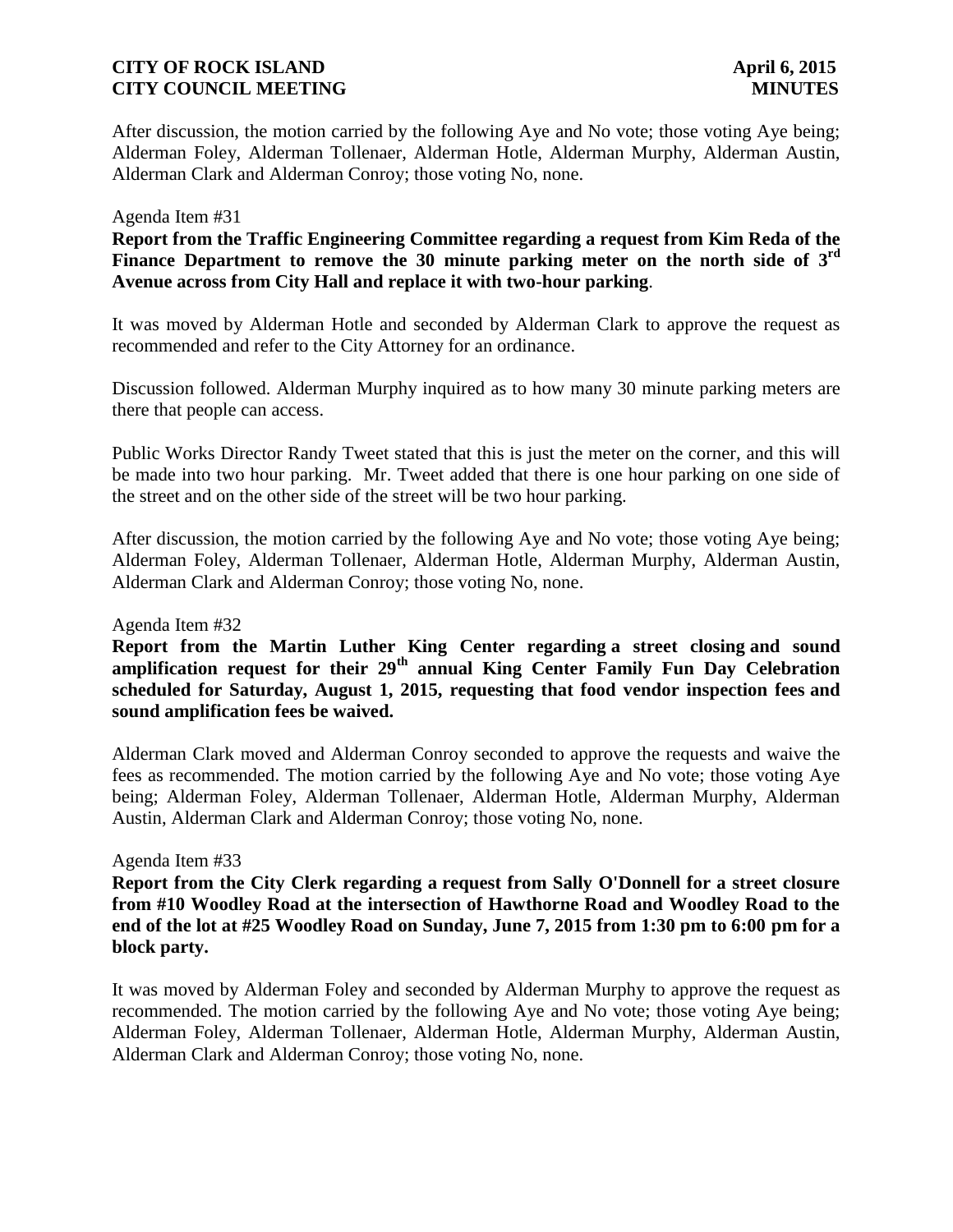Agenda Item #34 **Other Business.**

Alderman Hotle encouraged everyone to go out and vote tomorrow, even if your ward is not up; there are school board candidates and also there is the school district referendum.

Alderman Foley encouraged everyone to support the 1.0% sales tax approval. Alderman Foley stated that we keep falling behind in our facilities in our school district, and this is a way to help fund those needed upgrades to our facilities. Alderman Foley further discussed this issue.

Alderman Tollenaer agreed with Alderman Hotle and Alderman Foley. Alderman Tollenaer stated that voting does matter.

Alderman Tollenaer stated that the Council has made it a priority to revitalize  $11<sup>th</sup>$  Street. Alderman Tollenaer commented that he has heard a lot of negative things as to what the Council has done down there. Alderman Tollenaer stated that there is not one negative thing that the Council has done; everything has been very positive and for the future. Alderman Tollenaer commented that the things that have been done for  $11<sup>th</sup>$  Street are for money; this has been done for a larger revenue stream coming in to pay for all of the things that make the City so good. Alderman Tollenaer commented that the 1.0% sales tax for schools is a fabulous idea. Alderman Tollenaer further discussed this item.

Alderman Murphy stated that for the last four years at the end of every Council meeting, she has promoted businesses in Rock Island and has asked people to always Shop Rock Island First. Alderman Murphy stated that for those that will be voting tomorrow and like Shop Rock Island, please look at the candidates who are business friendly and whose goals are to bring more businesses and retailers into Rock Island so that we can have more choices when we Shop Rock Island.

Mr. Darrell Day of 8217 9<sup>th</sup> Street West stepped forward. Mr. Day stated that he received an assessment the other day for that improvement. Mr. Day commented that some of the neighbors on the opposite streets paid \$800.00 or \$700.00. Mr. Day added that he got an assessment of \$4,100.00 on his property. Mr. Day stated that his lot is a little bit bigger but he didn't think that was proper. Mr. Day added that the streets definitely need to be worked on, but the assessment is a little bit high. Mr. Day indicated that he knows Council cut down the amount for some people on the  $1<sup>st</sup>$  phase and he is hoping that Council will do the same for the  $2<sup>nd</sup>$  phase. Mr. Day commented that a lot of the neighbors in regards to phase two are not very happy about this.

Alderman Conroy advised that all of their houses are about the same size. Alderman Conroy added that the way it was evaluated was by square foot on the lot, but there is a creek back there so it is not like its buildable property. Alderman Conroy stated that this needs to be looked at as far as the size. Alderman Conroy added that the highest bill on phase one was about \$1,400.00 or \$1,500.00 and that cost was cut in half. Alderman Conroy added that the way this is being done needs to be looked at and whether or not it is a fair evaluation just by taking lot size.